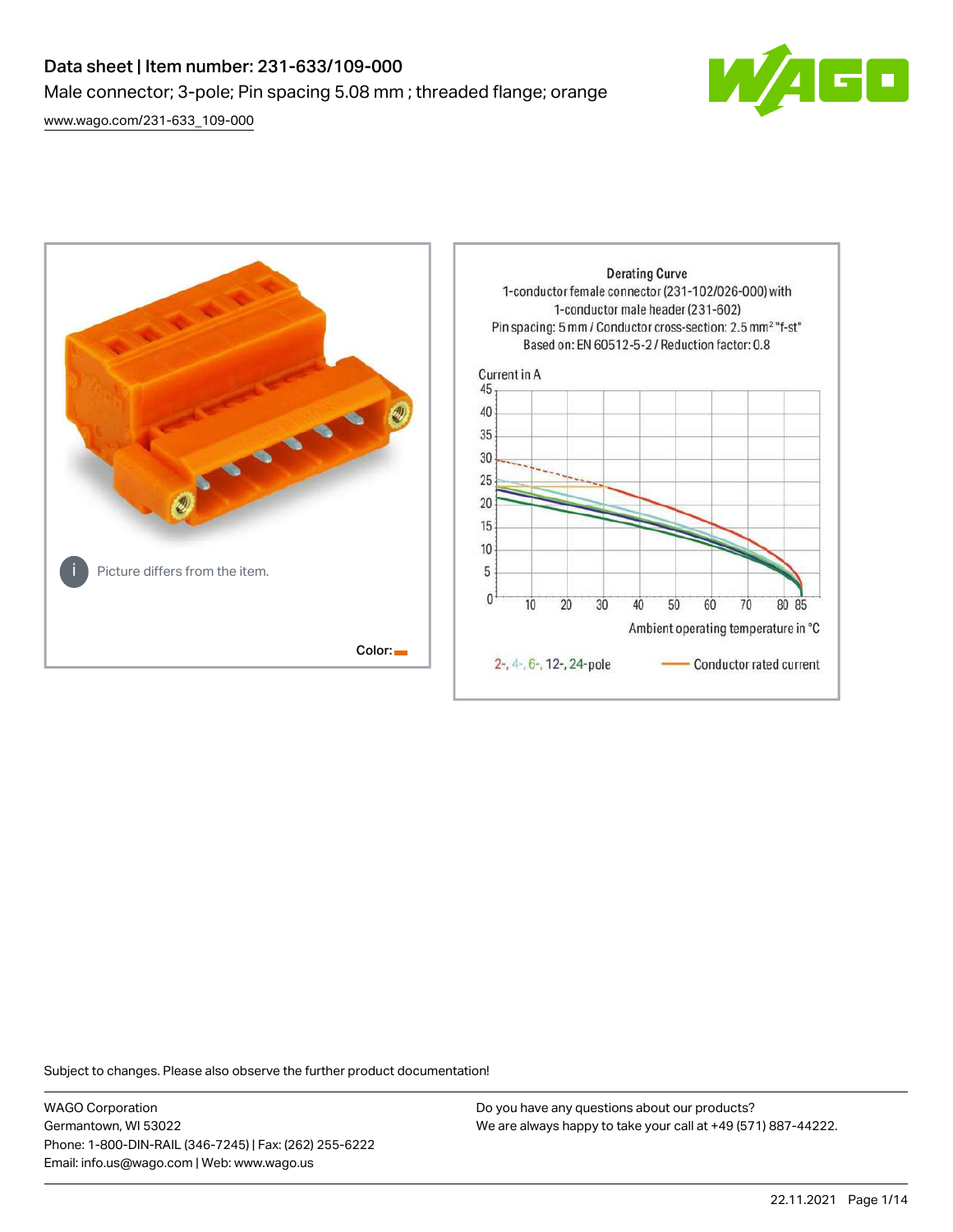

#### Dimensions in mm

 $L_1$  = (pole no. x pin spacing) + 5.4 mm

 $L_2$  = (pole no. x pin spacing) + 10 mm

#### Item description

- П Universal connection for all conductor types
- Easy cable pre-assembly and on-unit wiring via vertical and horizontal CAGE CLAMP $^\circ$  actuation П
- $\blacksquare$ For wire-to-wire and board-to-wire connections
- П Versions available with snap-in mounting feet or flanges for panel or through-panel mounting
- П With coding fingers

Subject to changes. Please also observe the further product documentation!

WAGO Corporation Germantown, WI 53022 Phone: 1-800-DIN-RAIL (346-7245) | Fax: (262) 255-6222 Email: info.us@wago.com | Web: www.wago.us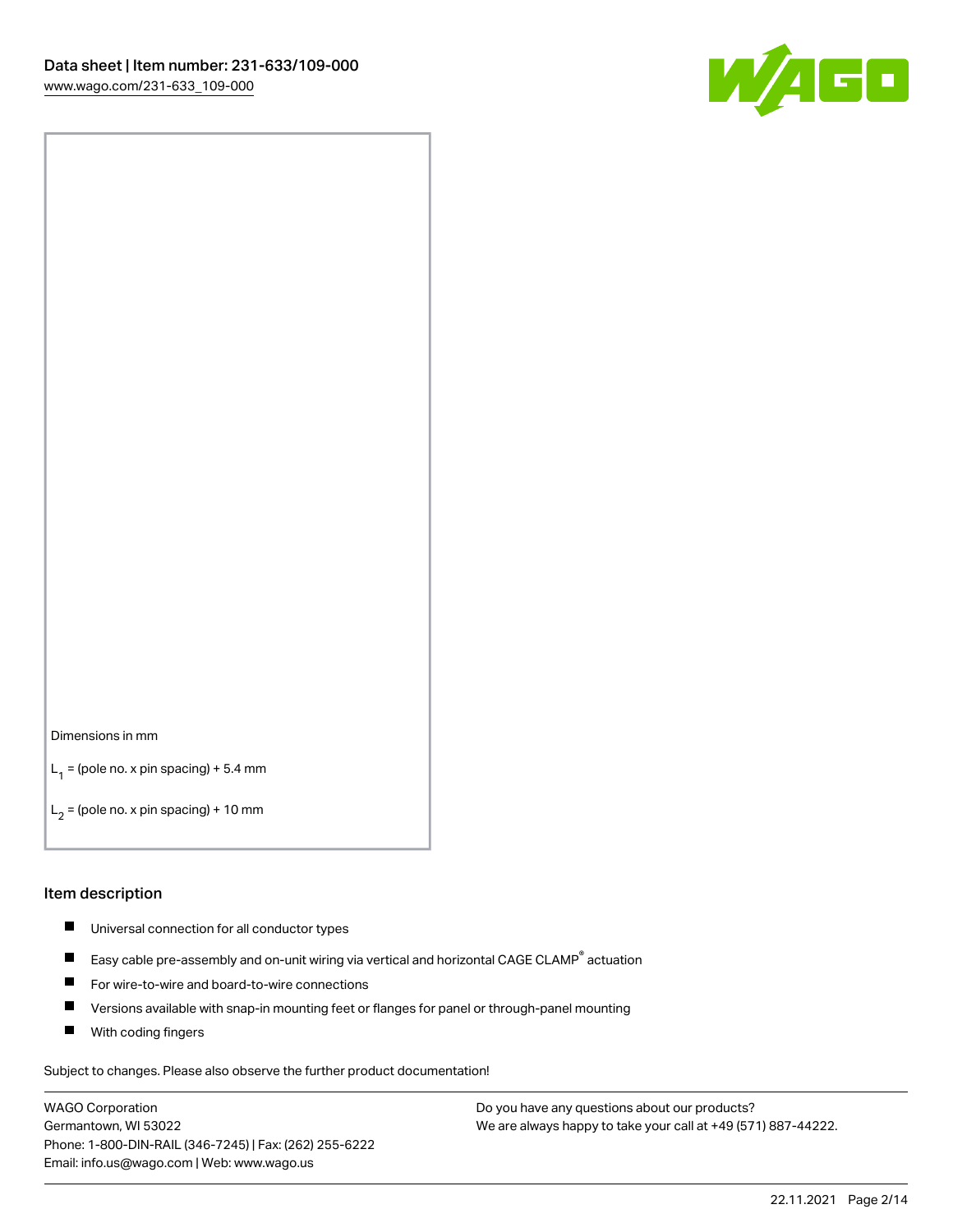

## Data Notes

| Safety information 1 | The <i>MCS – MULTI CONNECTION SYSTEM</i> includes connectors<br>without breaking capacity in accordance with DIN EN 61984. When<br>used as intended, these connectors must not be connected<br>/disconnected when live or under load. The circuit design should<br>ensure header pins, which can be touched, are not live when<br>unmated. |
|----------------------|--------------------------------------------------------------------------------------------------------------------------------------------------------------------------------------------------------------------------------------------------------------------------------------------------------------------------------------------|
| Variants:            | Other pole numbers<br>Gold-plated or partially gold-plated contact surfaces<br>Other versions (or variants) can be requested from WAGO Sales or<br>configured at https://configurator.wago.com/                                                                                                                                            |

## Electrical data

## IEC Approvals

| Ratings per                 | IEC/EN 60664-1                                                        |
|-----------------------------|-----------------------------------------------------------------------|
| Rated voltage (III / 3)     | 320 V                                                                 |
| Rated surge voltage (III/3) | 4 <sub>k</sub> V                                                      |
| Rated voltage (III/2)       | 320 V                                                                 |
| Rated surge voltage (III/2) | 4 <sub>k</sub> V                                                      |
| Nominal voltage (II/2)      | 630 V                                                                 |
| Rated surge voltage (II/2)  | 4 <sub>k</sub> V                                                      |
| Rated current               | 12A                                                                   |
| Legend (ratings)            | $(III / 2)$ $\triangle$ Overvoltage category III / Pollution degree 2 |

# UL Approvals

| Approvals per                  | UL 1059 |
|--------------------------------|---------|
| Rated voltage UL (Use Group B) | 300 V   |
| Rated current UL (Use Group B) | 15 A    |
| Rated voltage UL (Use Group D) | 300 V   |
| Rated current UL (Use Group D) | 10 A    |

# Ratings per UL

| Rated voltage UL 1977 | 600 V |
|-----------------------|-------|
| Rated current UL 1977 |       |

Subject to changes. Please also observe the further product documentation!

| <b>WAGO Corporation</b>                                | Do you have any questions about our products?                 |
|--------------------------------------------------------|---------------------------------------------------------------|
| Germantown, WI 53022                                   | We are always happy to take your call at +49 (571) 887-44222. |
| Phone: 1-800-DIN-RAIL (346-7245)   Fax: (262) 255-6222 |                                                               |
| Email: info.us@wago.com   Web: www.wago.us             |                                                               |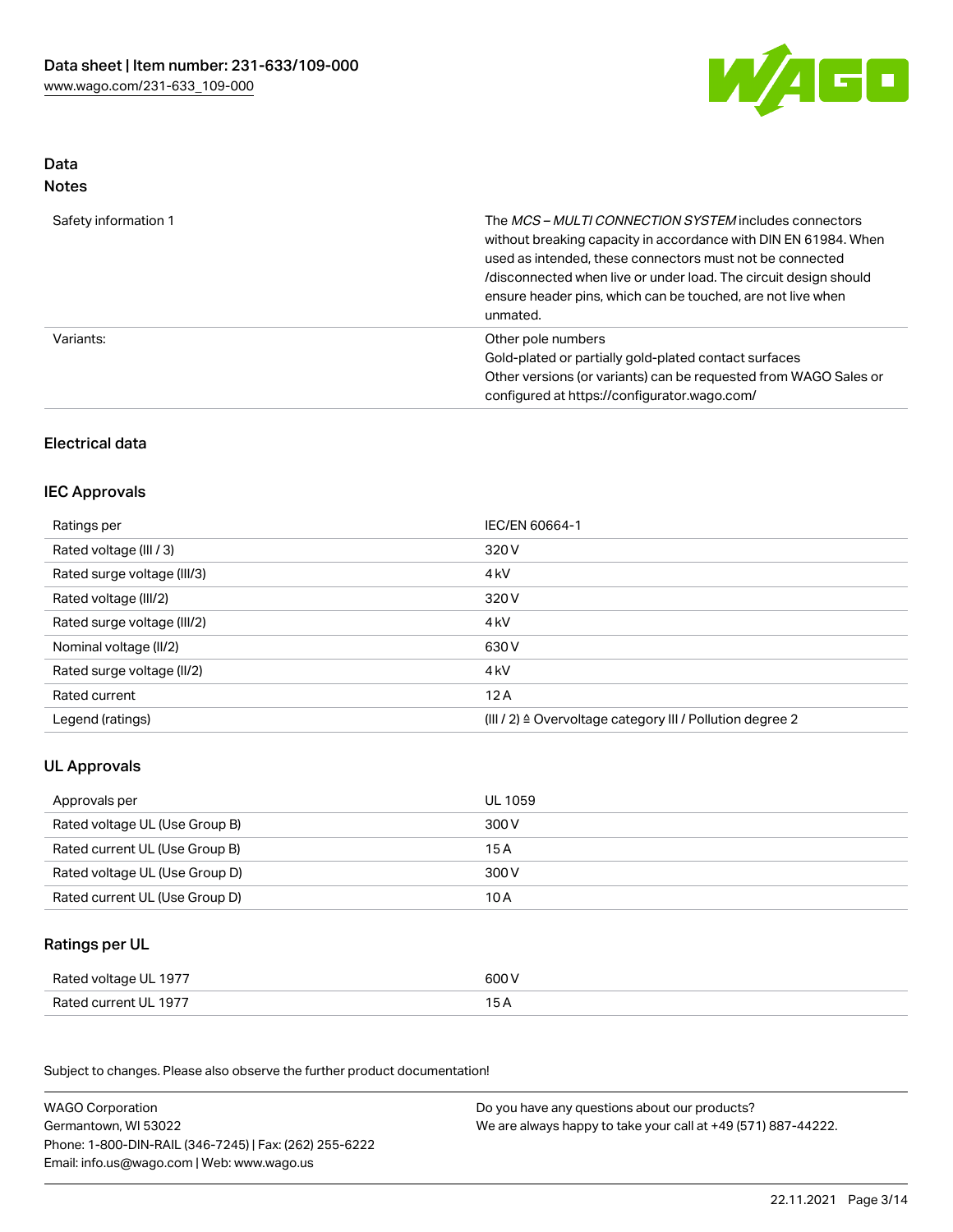

# CSA Approvals

| Approvals per                   | CSA   |
|---------------------------------|-------|
| Rated voltage CSA (Use Group B) | 300 V |
| Rated current CSA (Use Group B) | 15 A  |
| Rated voltage CSA (Use Group D) | 300 V |
| Rated current CSA (Use Group D) | 10 A  |

# Connection data

| Total number of connection points |  |
|-----------------------------------|--|
| Total number of potentials        |  |
| Number of connection types        |  |
| Number of levels                  |  |

# Connection 1

| Connection technology                             | CAGE CLAMP <sup>®</sup>                 |
|---------------------------------------------------|-----------------------------------------|
| Actuation type                                    | Operating tool                          |
| Solid conductor                                   | $0.082.5$ mm <sup>2</sup> / 28  12 AWG  |
| Fine-stranded conductor                           | $0.08$ 2.5 mm <sup>2</sup> / 28  12 AWG |
| Fine-stranded conductor; with insulated ferrule   | $0.251.5$ mm <sup>2</sup>               |
| Fine-stranded conductor; with uninsulated ferrule | $0.252.5$ mm <sup>2</sup>               |
| Strip length                                      | $89$ mm $/ 0.310.35$ inch               |
| Number of poles                                   | 3                                       |
| Conductor entry direction to mating direction     | 0°                                      |

# Physical data

| Pin spacing | 5.08 mm / 0.2 inch   |
|-------------|----------------------|
| Width       | 25.14 mm / 0.99 inch |
| Height      | 14.3 mm / 0.563 inch |
| Depth       | 27.5 mm / 1.083 inch |

## Plug-in connection

| Contact type (pluggable connector) | Male connector/plug |
|------------------------------------|---------------------|
| Connector (connection type)        | for conductor       |
| Mismating protection               | No.                 |
| Locking of plug-in connection      | Threaded flange     |

Subject to changes. Please also observe the further product documentation! Material data

| <b>WAGO Corporation</b>                                | Do you have any questions about our products?                 |
|--------------------------------------------------------|---------------------------------------------------------------|
| Germantown, WI 53022                                   | We are always happy to take your call at +49 (571) 887-44222. |
| Phone: 1-800-DIN-RAIL (346-7245)   Fax: (262) 255-6222 |                                                               |
| Email: info.us@wago.com   Web: www.wago.us             |                                                               |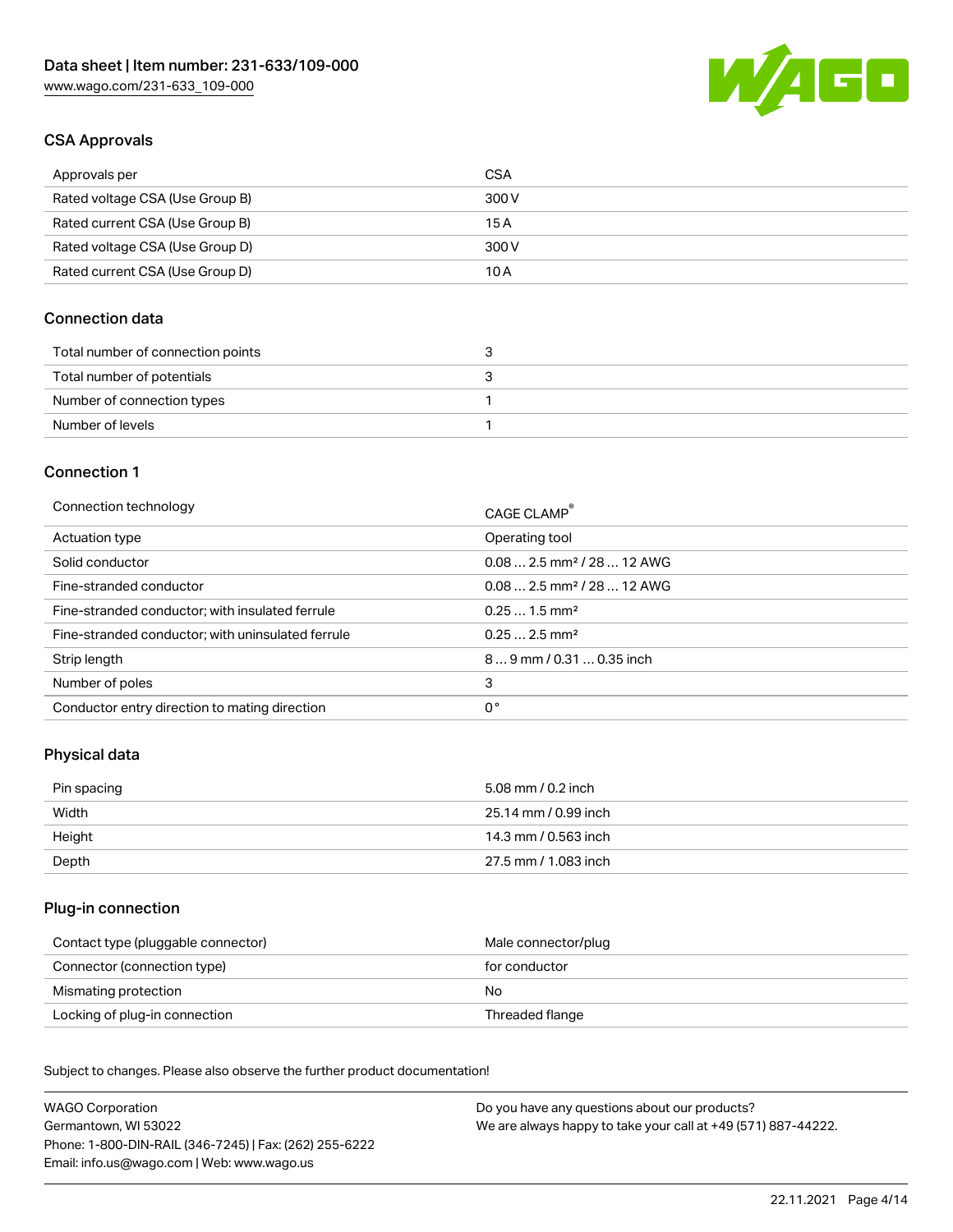

# Material data

| Color                       | orange                                 |
|-----------------------------|----------------------------------------|
| Material group              |                                        |
| Insulation material         | Polyamide (PA66)                       |
| Flammability class per UL94 | V <sub>0</sub>                         |
| Clamping spring material    | Chrome nickel spring steel (CrNi)      |
| Contact material            | Electrolytic copper (E <sub>Cu</sub> ) |
| Contact plating             | tin-plated                             |
| Fire load                   | 0.097 MJ                               |
| Weight                      | 5.6g                                   |
|                             |                                        |

#### Environmental requirements

| Limit temperature range | .+100 $^{\circ}$ C<br>-60 |
|-------------------------|---------------------------|
|-------------------------|---------------------------|

# Commercial data

| Product Group         | 3 (Multi Conn. System) |
|-----------------------|------------------------|
| PU (SPU)              | 50 Stück               |
| Packaging type        | box                    |
| Country of origin     | DE                     |
| <b>GTIN</b>           | 4044918283038          |
| Customs tariff number | 8536694040             |

## Approvals / Certificates

## Country specific Approvals

| Logo | Approval                                            | <b>Additional Approval Text</b> | Certificate<br>name |
|------|-----------------------------------------------------|---------------------------------|---------------------|
|      | <b>CB</b><br>DEKRA Certification B.V.               | IEC 61984                       | NL-39756            |
|      | <b>CSA</b><br>DEKRA Certification B.V.              | C <sub>22.2</sub>               | 1466354             |
| EMA  | <b>KEMA/KEUR</b><br><b>DEKRA Certification B.V.</b> | EN 61984                        | 2190761.01          |

#### Ship Approvals

Subject to changes. Please also observe the further product documentation!

| <b>WAGO Corporation</b>                                | Do you have any questions about our products?                 |
|--------------------------------------------------------|---------------------------------------------------------------|
| Germantown, WI 53022                                   | We are always happy to take your call at +49 (571) 887-44222. |
| Phone: 1-800-DIN-RAIL (346-7245)   Fax: (262) 255-6222 |                                                               |
| Email: info.us@wago.com   Web: www.wago.us             |                                                               |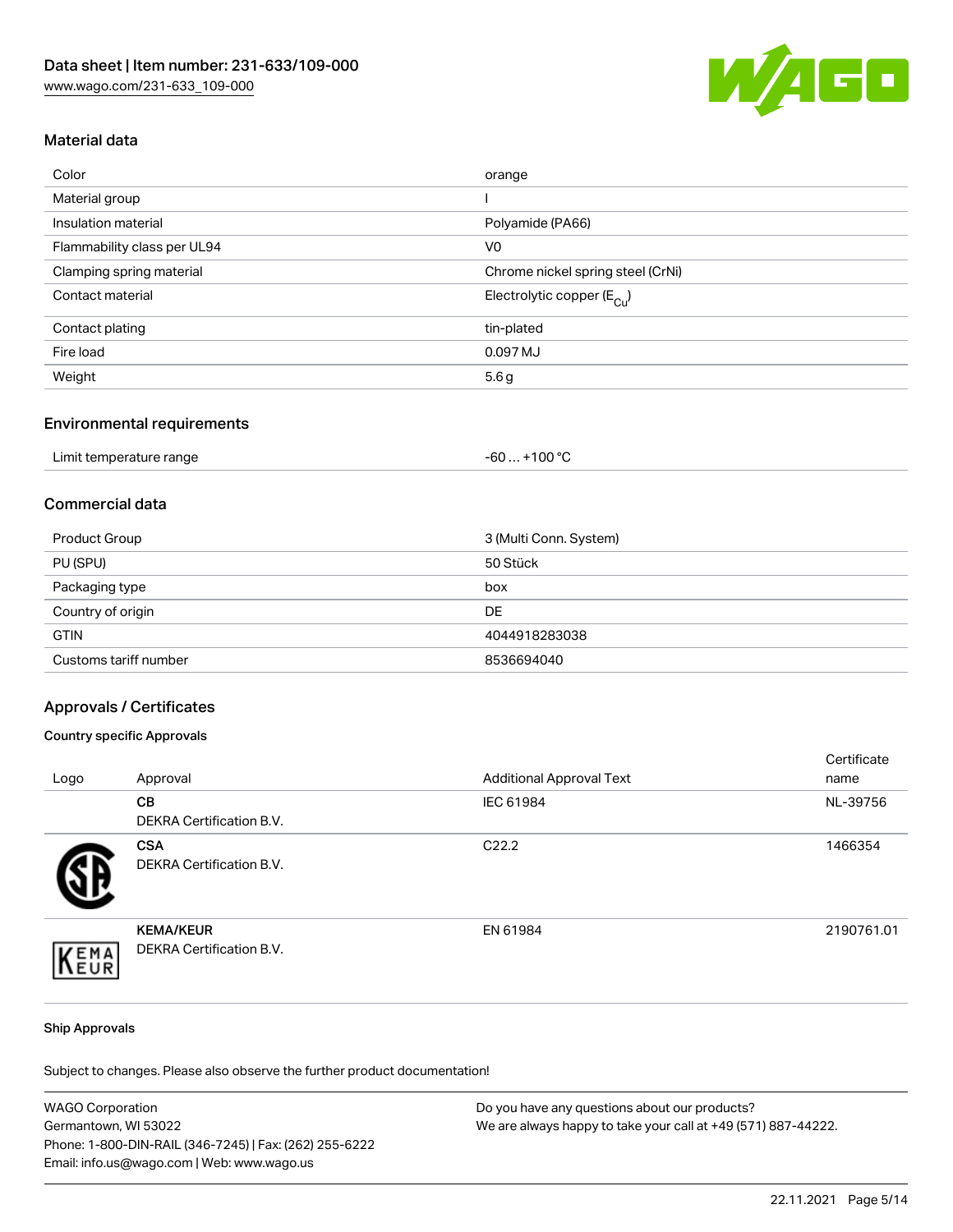[www.wago.com/231-633\\_109-000](http://www.wago.com/231-633_109-000)



| Logo                | Approval                       | <b>Additional Approval Text</b> | Certificate<br>name |
|---------------------|--------------------------------|---------------------------------|---------------------|
| <b>BUREAU</b>       | BV<br>Bureau Veritas S.A.      | IEC 60998                       | 11915/D0<br>BV      |
| <b>UL-Approvals</b> |                                |                                 |                     |
|                     |                                |                                 | Certificate         |
| Logo                | Approval                       | <b>Additional Approval Text</b> | name                |
|                     | UL                             | <b>UL 1977</b>                  | E45171              |
|                     | UL International Germany GmbH  |                                 |                     |
|                     | UR                             | <b>UL 1059</b>                  | E45172              |
|                     | Underwriters Laboratories Inc. |                                 |                     |

# **Counterpart**

| Item no.2231-303/107-000<br>Female plug; 3-pole; push-button; screw flange; 12 AWG max; pin spacing 5.08 mm; 1-conductor per<br>pole; orange                                       | www.wago.com/2231-303<br>/107-000 |
|------------------------------------------------------------------------------------------------------------------------------------------------------------------------------------|-----------------------------------|
| Item no.231-303/107-000<br>Female plug; 3-pole; screw interlocking flange; 12 AWG max; pin spacing 5.08 mm; 1 conductor per<br>pole; orange                                        | www.wago.com/231-303<br>/107-000  |
| Item no.231-2304/107-000<br>2-conductor female connector; Push-in CAGE CLAMP®; 2.5 mm <sup>2</sup> ; Pin spacing 5.08 mm; 4-pole; Screw<br>flange; $2,50$ mm <sup>2</sup> ; orange | www.wago.com/231-2304<br>/107-000 |

## Optional accessories

#### Cover

|                       | Item no.: 231-669<br>Lockout caps; for covering unused clamping units; orange | www.wago.com/231-669 |
|-----------------------|-------------------------------------------------------------------------------|----------------------|
| Strain relief         |                                                                               |                      |
| Strain relief housing |                                                                               |                      |
|                       | Item no.: 232-633                                                             |                      |
|                       | Strain relief housing; orange                                                 | www.wago.com/232-633 |

Subject to changes. Please also observe the further product documentation!

WAGO Corporation Germantown, WI 53022 Phone: 1-800-DIN-RAIL (346-7245) | Fax: (262) 255-6222 Email: info.us@wago.com | Web: www.wago.us Do you have any questions about our products? We are always happy to take your call at +49 (571) 887-44222.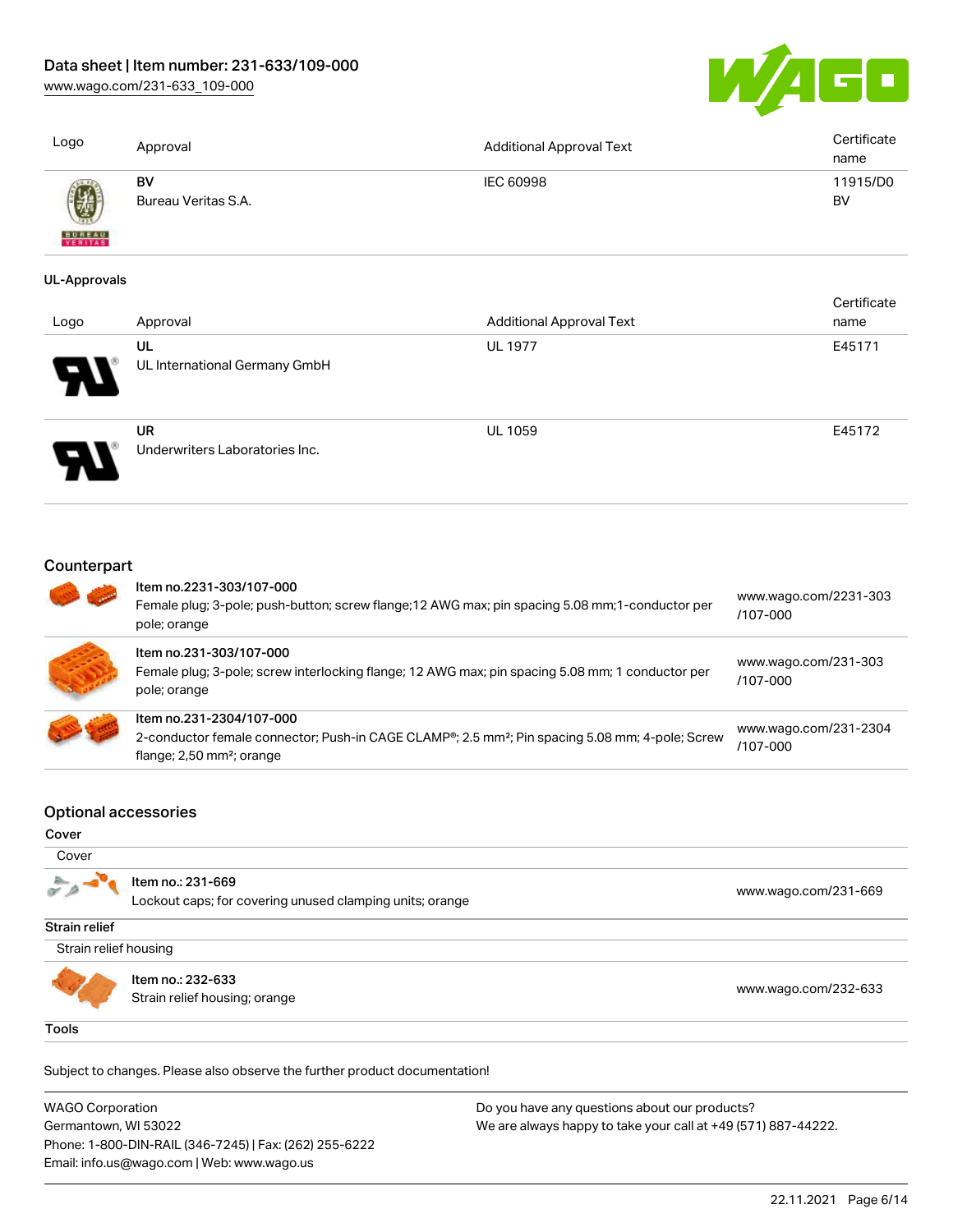[www.wago.com/231-633\\_109-000](http://www.wago.com/231-633_109-000)



| Operating tool                                  |                                                                                                                  |                                                                                                                |                      |
|-------------------------------------------------|------------------------------------------------------------------------------------------------------------------|----------------------------------------------------------------------------------------------------------------|----------------------|
|                                                 | Item no.: 209-130<br>Operating tool; suitable for 264, 280 and 281 Series; 1-way; of insulating material; white  |                                                                                                                | www.wago.com/209-130 |
|                                                 | Item no.: 209-132<br>Operating tool; for connecting comb-style jumper bar; 2-way; of insulating material         |                                                                                                                | www.wago.com/209-132 |
|                                                 | Item no.: 210-657<br>Operating tool; Blade: 3.5 x 0.5 mm; with a partially insulated shaft; short; multicoloured |                                                                                                                | www.wago.com/210-657 |
|                                                 | Item no.: 210-720<br>Operating tool; Blade: 3.5 x 0.5 mm; with a partially insulated shaft; multicoloured        |                                                                                                                | www.wago.com/210-720 |
|                                                 | Item no.: 231-131<br>Operating tool; made of insulating material; 1-way; loose; white                            |                                                                                                                | www.wago.com/231-131 |
|                                                 | Item no.: 231-291<br>Operating tool; made of insulating material; 1-way; loose; red                              |                                                                                                                | www.wago.com/231-291 |
|                                                 | Item no.: 280-432<br>Operating tool; made of insulating material; 2-way; white                                   |                                                                                                                | www.wago.com/280-432 |
|                                                 | Item no.: 280-434<br>Operating tool; made of insulating material; 4-way                                          |                                                                                                                | www.wago.com/280-434 |
|                                                 | Item no.: 280-437<br>Operating tool; made of insulating material; 7-way                                          |                                                                                                                | www.wago.com/280-437 |
|                                                 | Item no.: 280-440<br>Operating tool; made of insulating material; 10-way                                         |                                                                                                                | www.wago.com/280-440 |
|                                                 | Item no.: 280-435<br>Operating tool; made of insulating material; 5-way; gray                                    |                                                                                                                | www.wago.com/280-435 |
|                                                 | ltem no.: 280-436<br>Operating tool; made of insulating material; 6-way                                          |                                                                                                                | www.wago.com/280-436 |
|                                                 | Item no.: 280-438<br>Operating tool; made of insulating material; 8-way                                          |                                                                                                                | www.wago.com/280-438 |
|                                                 | Item no.: 280-433<br>Operating tool; made of insulating material; 3-way                                          |                                                                                                                | www.wago.com/280-433 |
| Coding                                          |                                                                                                                  |                                                                                                                |                      |
| Coding                                          |                                                                                                                  |                                                                                                                |                      |
|                                                 | Item no.: 231-129<br>Coding key; snap-on type; light gray                                                        |                                                                                                                | www.wago.com/231-129 |
| <b>Ferrules</b>                                 |                                                                                                                  |                                                                                                                |                      |
| Ferrule                                         |                                                                                                                  |                                                                                                                |                      |
|                                                 | Subject to changes. Please also observe the further product documentation!                                       |                                                                                                                |                      |
| <b>WAGO Corporation</b><br>Germantown, WI 53022 | Phone: 1-800-DIN-RAIL (346-7245)   Fax: (262) 255-6222                                                           | Do you have any questions about our products?<br>We are always happy to take your call at +49 (571) 887-44222. |                      |
|                                                 | Email: info.us@wago.com   Web: www.wago.us                                                                       |                                                                                                                |                      |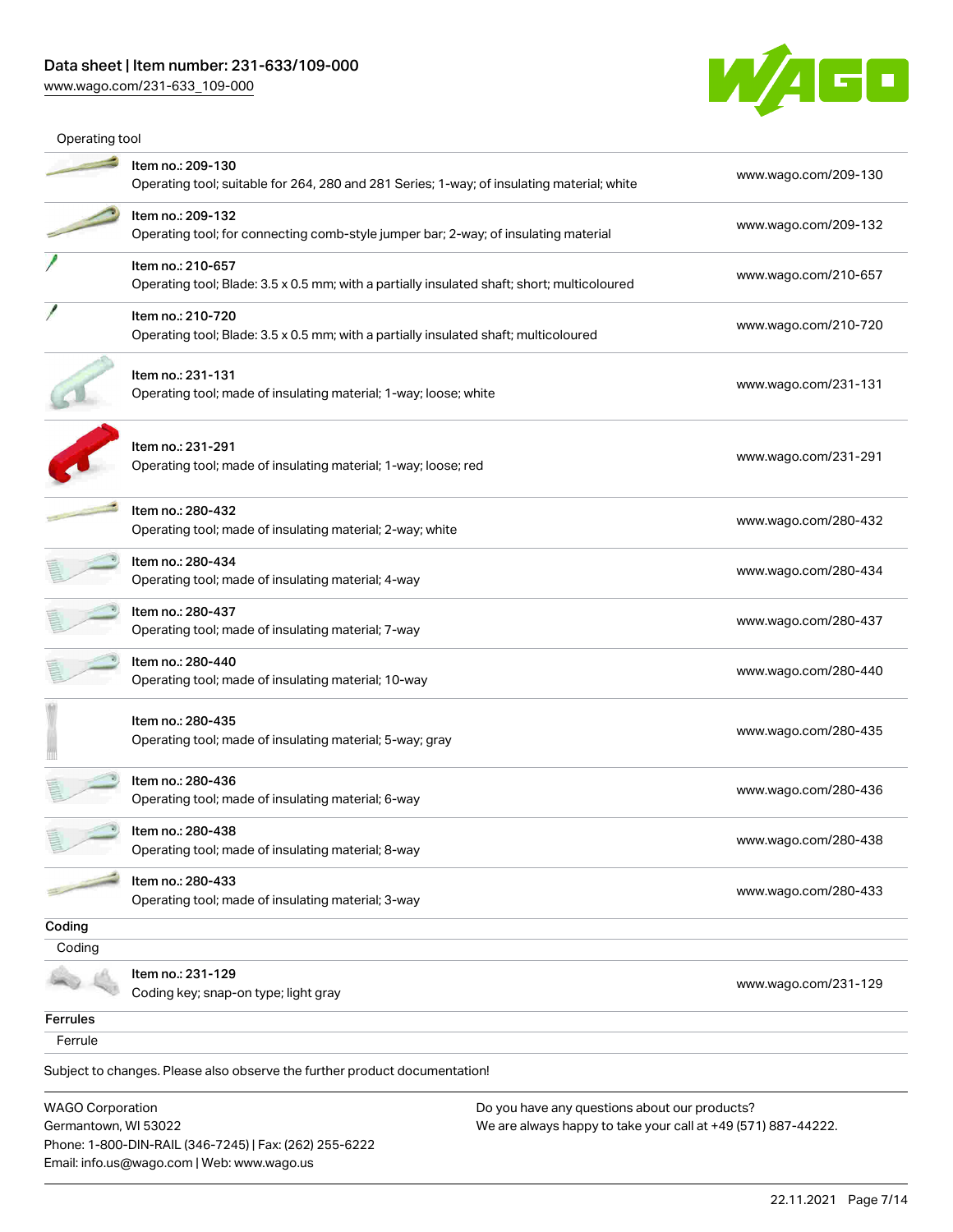# Data sheet | Item number: 231-633/109-000

[www.wago.com/231-633\\_109-000](http://www.wago.com/231-633_109-000)



|            | Item no.: 216-101<br>Ferrule; Sleeve for 0.5 mm <sup>2</sup> / AWG 22; uninsulated; electro-tin plated; silver-colored                                                             | www.wago.com/216-101 |
|------------|------------------------------------------------------------------------------------------------------------------------------------------------------------------------------------|----------------------|
|            | Item no.: 216-104<br>Ferrule; Sleeve for 1.5 mm <sup>2</sup> / AWG 16; uninsulated; electro-tin plated; silver-colored                                                             | www.wago.com/216-104 |
|            | Item no.: 216-106<br>Ferrule; Sleeve for 2.5 mm <sup>2</sup> / AWG 14; uninsulated; electro-tin plated; silver-colored                                                             | www.wago.com/216-106 |
|            | Item no.: 216-102<br>Ferrule; Sleeve for 0.75 mm <sup>2</sup> / AWG 20; uninsulated; electro-tin plated; silver-colored                                                            | www.wago.com/216-102 |
| Ĭ.         | Item no.: 216-103<br>Ferrule; Sleeve for 1 mm <sup>2</sup> / AWG 18; uninsulated; electro-tin plated                                                                               | www.wago.com/216-103 |
| ī.         | Item no.: 216-123<br>Ferrule; Sleeve for 1 mm <sup>2</sup> / AWG 18; uninsulated; electro-tin plated; silver-colored                                                               | www.wago.com/216-123 |
|            | Item no.: 216-122<br>Ferrule; Sleeve for 0.75 mm <sup>2</sup> / AWG 20; uninsulated; electro-tin plated; silver-colored                                                            | www.wago.com/216-122 |
| Ĭ.         | Item no.: 216-124<br>Ferrule; Sleeve for 1.5 mm <sup>2</sup> / AWG 16; uninsulated; electro-tin plated                                                                             | www.wago.com/216-124 |
| 1          | Item no.: 216-142<br>Ferrule; Sleeve for 0.75 mm <sup>2</sup> / 18 AWG; uninsulated; electro-tin plated; electrolytic copper; gastight<br>crimped; acc. to DIN 46228, Part 1/08.92 | www.wago.com/216-142 |
|            | Item no.: 216-132<br>Ferrule; Sleeve for 0.34 mm <sup>2</sup> / AWG 24; uninsulated; electro-tin plated                                                                            | www.wago.com/216-132 |
| $\ddot{x}$ | Item no.: 216-121<br>Ferrule; Sleeve for 0.5 mm <sup>2</sup> / AWG 22; uninsulated; electro-tin plated; silver-colored                                                             | www.wago.com/216-121 |
|            | Item no.: 216-143<br>Ferrule; Sleeve for 1 mm <sup>2</sup> / AWG 18; uninsulated; electro-tin plated; electrolytic copper; gastight<br>crimped; acc. to DIN 46228, Part 1/08.92    | www.wago.com/216-143 |
|            | Item no.: 216-131<br>Ferrule; Sleeve for 0.25 mm <sup>2</sup> / AWG 24; uninsulated; electro-tin plated; silver-colored                                                            | www.wago.com/216-131 |
| 1          | Item no.: 216-141<br>Ferrule; Sleeve for 0.5 mm <sup>2</sup> / 20 AWG; uninsulated; electro-tin plated; electrolytic copper; gastight<br>crimped; acc. to DIN 46228, Part 1/08.92  | www.wago.com/216-141 |
| z.         | Item no.: 216-152<br>Ferrule; Sleeve for 0.34 mm <sup>2</sup> / AWG 24; uninsulated; electro-tin plated                                                                            | www.wago.com/216-152 |
|            | Item no.: 216-203<br>Ferrule; Sleeve for 1 mm <sup>2</sup> / AWG 18; insulated; electro-tin plated; red                                                                            | www.wago.com/216-203 |
|            | Item no.: 216-202<br>Ferrule; Sleeve for 0.75 mm <sup>2</sup> / 18 AWG; insulated; electro-tin plated; gray                                                                        | www.wago.com/216-202 |
|            | Item no.: 216-151<br>Ferrule; Sleeve for 0.25 mm <sup>2</sup> / AWG 24; uninsulated; electro-tin plated                                                                            | www.wago.com/216-151 |
|            | Subject to changes. Please also observe the further product documentation!                                                                                                         |                      |
|            | <b>WAGO Corporation</b><br>Do you have any questions about our products?                                                                                                           |                      |

Germantown, WI 53022 Phone: 1-800-DIN-RAIL (346-7245) | Fax: (262) 255-6222 Email: info.us@wago.com | Web: www.wago.us

We are always happy to take your call at +49 (571) 887-44222.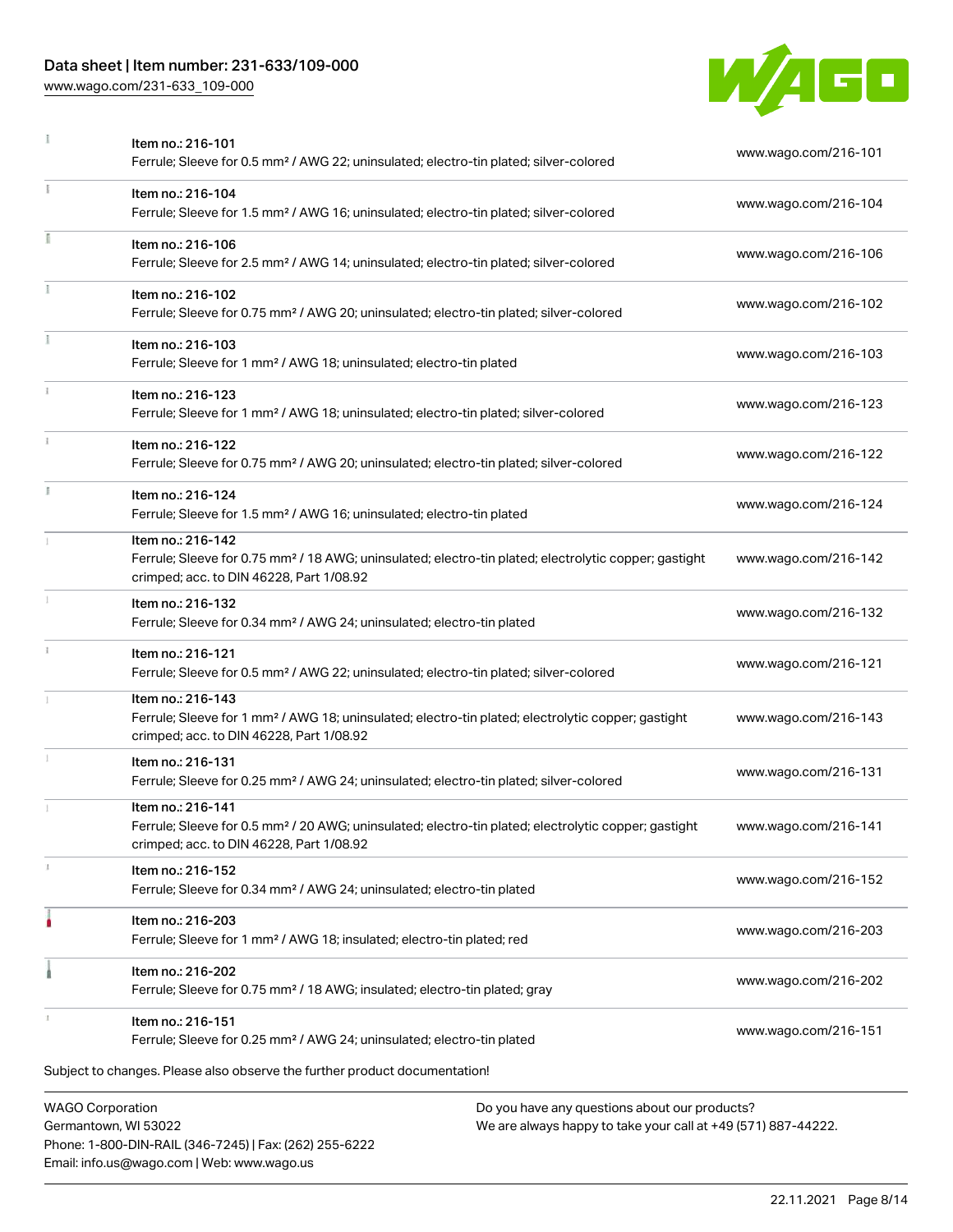# Data sheet | Item number: 231-633/109-000

[www.wago.com/231-633\\_109-000](http://www.wago.com/231-633_109-000)



| ╻ | Item no.: 216-204                                                                                                                                                                                       | www.wago.com/216-204 |
|---|---------------------------------------------------------------------------------------------------------------------------------------------------------------------------------------------------------|----------------------|
|   | Ferrule; Sleeve for 1.5 mm <sup>2</sup> / AWG 16; insulated; electro-tin plated; black                                                                                                                  |                      |
|   | Item no.: 216-144<br>Ferrule; Sleeve for 1.5 mm <sup>2</sup> / AWG 16; uninsulated; electro-tin plated; electrolytic copper; gastight<br>crimped; acc. to DIN 46228, Part 1/08.92; silver-colored       | www.wago.com/216-144 |
|   | Item no.: 216-201<br>Ferrule; Sleeve for 0.5 mm <sup>2</sup> / 20 AWG; insulated; electro-tin plated; white                                                                                             | www.wago.com/216-201 |
|   | Item no.: 216-223<br>Ferrule; Sleeve for 1 mm <sup>2</sup> / AWG 18; insulated; electro-tin plated; red                                                                                                 | www.wago.com/216-223 |
|   | Item no.: 216-241<br>Ferrule; Sleeve for 0.5 mm <sup>2</sup> / 20 AWG; insulated; electro-tin plated; electrolytic copper; gastight<br>crimped; acc. to DIN 46228, Part 4/09.90; white                  | www.wago.com/216-241 |
|   | Item no.: 216-242<br>Ferrule; Sleeve for 0.75 mm <sup>2</sup> / 18 AWG; insulated; electro-tin plated; electrolytic copper; gastight<br>crimped; acc. to DIN 46228, Part 4/09.90; gray                  | www.wago.com/216-242 |
|   | Item no.: 216-222<br>Ferrule; Sleeve for 0.75 mm <sup>2</sup> / 18 AWG; insulated; electro-tin plated; gray                                                                                             | www.wago.com/216-222 |
|   | Item no.: 216-221<br>Ferrule; Sleeve for 0.5 mm <sup>2</sup> / 20 AWG; insulated; electro-tin plated; white                                                                                             | www.wago.com/216-221 |
| 1 | Item no.: 216-224<br>Ferrule; Sleeve for 1.5 mm <sup>2</sup> / AWG 16; insulated; electro-tin plated; black                                                                                             | www.wago.com/216-224 |
|   | Item no.: 216-243<br>Ferrule; Sleeve for 1 mm <sup>2</sup> / AWG 18; insulated; electro-tin plated; electrolytic copper; gastight crimped; www.wago.com/216-243<br>acc. to DIN 46228, Part 4/09.90; red |                      |
| 1 | Item no.: 216-244<br>Ferrule; Sleeve for 1.5 mm <sup>2</sup> / AWG 16; insulated; electro-tin plated; electrolytic copper; gastight<br>crimped; acc. to DIN 46228, Part 4/09.90; black                  | www.wago.com/216-244 |
|   | Item no.: 216-263<br>Ferrule; Sleeve for 1 mm <sup>2</sup> / AWG 18; insulated; electro-tin plated; electrolytic copper; gastight crimped; www.wago.com/216-263<br>acc. to DIN 46228, Part 4/09.90; red |                      |
|   | Item no.: 216-264<br>Ferrule; Sleeve for 1.5 mm <sup>2</sup> / AWG 16; insulated; electro-tin plated; electrolytic copper; gastight<br>crimped; acc. to DIN 46228, Part 4/09.90; black                  | www.wago.com/216-264 |
| 1 | Item no.: 216-284<br>Ferrule; Sleeve for 1.5 mm <sup>2</sup> / AWG 16; insulated; electro-tin plated; electrolytic copper; gastight<br>crimped; acc. to DIN 46228, Part 4/09.90; black                  | www.wago.com/216-284 |
|   | Item no.: 216-262<br>Ferrule; Sleeve for 0.75 mm <sup>2</sup> / 18 AWG; insulated; electro-tin plated; electrolytic copper; gastight<br>crimped; acc. to DIN 46228, Part 4/09.90; gray                  | www.wago.com/216-262 |
|   | Item no.: 216-301<br>Ferrule; Sleeve for 0.25 mm <sup>2</sup> / AWG 24; insulated; electro-tin plated; yellow                                                                                           | www.wago.com/216-301 |
|   | Item no.: 216-321<br>Ferrule; Sleeve for 0.25 mm <sup>2</sup> / AWG 24; insulated; electro-tin plated; yellow                                                                                           | www.wago.com/216-321 |
|   | Subject to changes. Please also observe the further product documentation!                                                                                                                              |                      |
|   | <b>WAGO Corporation</b><br>Do you have any questions about our products?                                                                                                                                |                      |
|   |                                                                                                                                                                                                         |                      |

Germantown, WI 53022 Phone: 1-800-DIN-RAIL (346-7245) | Fax: (262) 255-6222 Email: info.us@wago.com | Web: www.wago.us

We are always happy to take your call at +49 (571) 887-44222.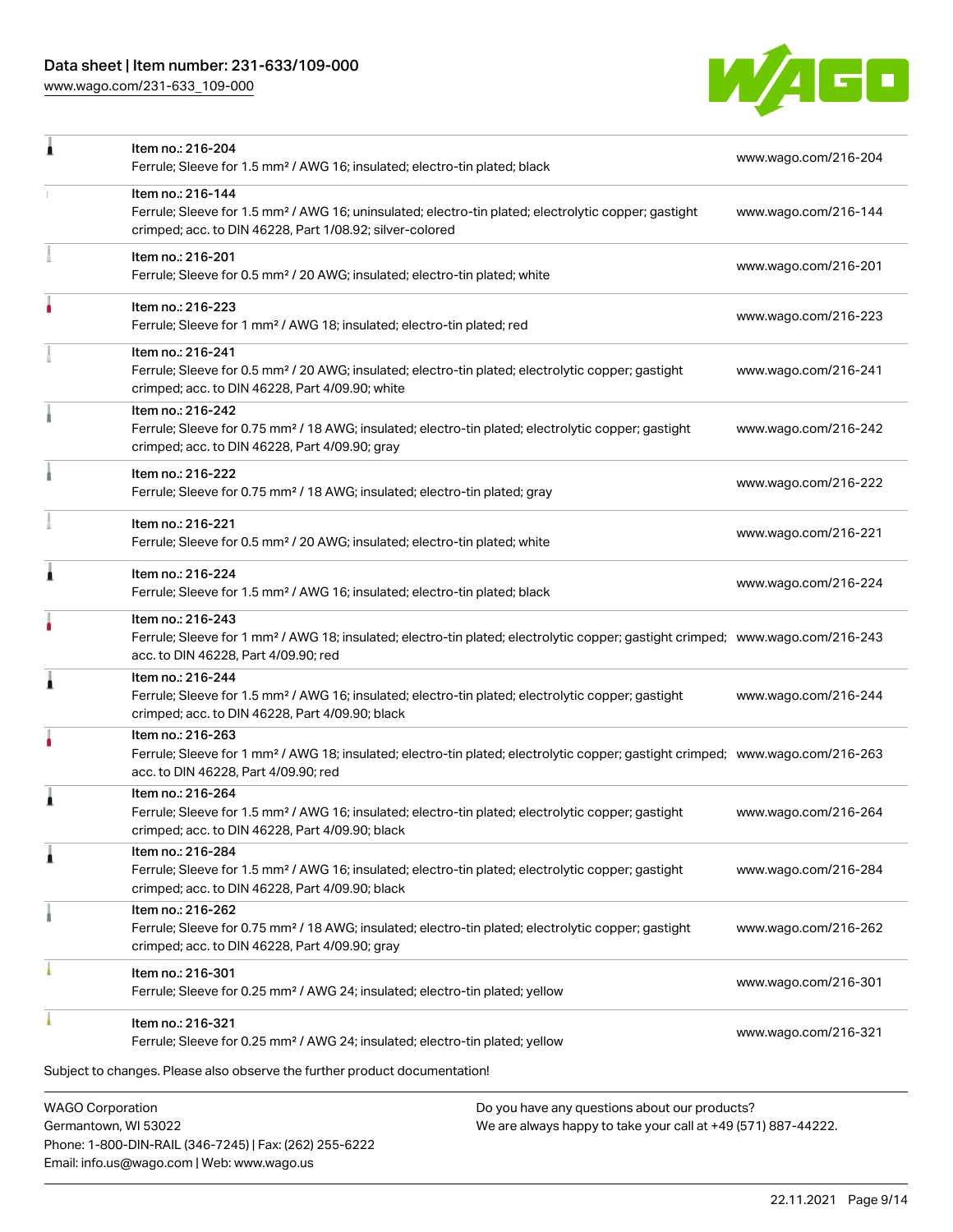

| Item no.: 216-302<br>www.wago.com/216-302<br>Ferrule; Sleeve for 0.34 mm <sup>2</sup> / 22 AWG; insulated; electro-tin plated; light turquoise<br>Insulations stops<br>Insulation stop<br>Item no.: 231-672<br>www.wago.com/231-672<br>Insulation stop; 0.75 - 1 mm <sup>2</sup> ; dark gray<br>Item no.: 231-670<br>www.wago.com/231-670<br>Insulation stop; 0.08-0.2 mm <sup>2</sup> / 0.2 mm <sup>2</sup> "s"; white<br>Item no.: 231-671<br>www.wago.com/231-671<br>Insulation stop; 0.25 - 0.5 mm <sup>2</sup> ; light gray<br>Marking accessories<br>Marking strip<br>Item no.: 210-331/508-103<br>www.wago.com/210-331<br>Marking strips; as a DIN A4 sheet; MARKED; 1-12 (200x); Height of marker strip: 2.3 mm/0.091 in; Strip<br>/508-103 | www.wago.com/216-322 |
|-----------------------------------------------------------------------------------------------------------------------------------------------------------------------------------------------------------------------------------------------------------------------------------------------------------------------------------------------------------------------------------------------------------------------------------------------------------------------------------------------------------------------------------------------------------------------------------------------------------------------------------------------------------------------------------------------------------------------------------------------------|----------------------|
|                                                                                                                                                                                                                                                                                                                                                                                                                                                                                                                                                                                                                                                                                                                                                     |                      |
|                                                                                                                                                                                                                                                                                                                                                                                                                                                                                                                                                                                                                                                                                                                                                     |                      |
|                                                                                                                                                                                                                                                                                                                                                                                                                                                                                                                                                                                                                                                                                                                                                     |                      |
|                                                                                                                                                                                                                                                                                                                                                                                                                                                                                                                                                                                                                                                                                                                                                     |                      |
|                                                                                                                                                                                                                                                                                                                                                                                                                                                                                                                                                                                                                                                                                                                                                     |                      |
|                                                                                                                                                                                                                                                                                                                                                                                                                                                                                                                                                                                                                                                                                                                                                     |                      |
|                                                                                                                                                                                                                                                                                                                                                                                                                                                                                                                                                                                                                                                                                                                                                     |                      |
|                                                                                                                                                                                                                                                                                                                                                                                                                                                                                                                                                                                                                                                                                                                                                     |                      |
| length 182 mm; Horizontal marking; Self-adhesive; white                                                                                                                                                                                                                                                                                                                                                                                                                                                                                                                                                                                                                                                                                             |                      |
| Item no.: 210-331/508-104<br>www.wago.com/210-331<br>Marking strips; as a DIN A4 sheet; MARKED; 13-24 (200x); Height of marker strip: 2.3 mm/0.091 in; Strip<br>/508-104<br>length 182 mm; Horizontal marking; Self-adhesive; white                                                                                                                                                                                                                                                                                                                                                                                                                                                                                                                 |                      |
| Item no.: 210-332/508-202<br>www.wago.com/210-332<br>Marking strips; as a DIN A4 sheet; MARKED; 1-16 (160x); Height of marker strip: 3 mm; Strip length 182<br>/508-202<br>mm; Horizontal marking; Self-adhesive; white                                                                                                                                                                                                                                                                                                                                                                                                                                                                                                                             |                      |
| Item no.: 210-332/508-204<br>www.wago.com/210-332<br>Marking strips; as a DIN A4 sheet; MARKED; 17-32 (160x); Height of marker strip: 3 mm; Strip length<br>/508-204<br>182 mm; Horizontal marking; Self-adhesive; white                                                                                                                                                                                                                                                                                                                                                                                                                                                                                                                            |                      |
| Item no.: 210-332/508-206<br>www.wago.com/210-332<br>Marking strips; as a DIN A4 sheet; MARKED; 33-48 (160x); Height of marker strip: 3 mm; Strip length<br>/508-206<br>182 mm; Horizontal marking; Self-adhesive; white                                                                                                                                                                                                                                                                                                                                                                                                                                                                                                                            |                      |
| Item no.: 210-332/508-205<br>www.wago.com/210-332<br>Marking strips; as a DIN A4 sheet; MARKED; 1-32 (80x); Height of marker strip: 3 mm; Strip length 182<br>/508-205<br>mm; Horizontal marking; Self-adhesive; white                                                                                                                                                                                                                                                                                                                                                                                                                                                                                                                              |                      |
| <b>Jumpers</b>                                                                                                                                                                                                                                                                                                                                                                                                                                                                                                                                                                                                                                                                                                                                      |                      |
| Jumper                                                                                                                                                                                                                                                                                                                                                                                                                                                                                                                                                                                                                                                                                                                                              |                      |

Subject to changes. Please also observe the further product documentation!

WAGO Corporation Germantown, WI 53022 Phone: 1-800-DIN-RAIL (346-7245) | Fax: (262) 255-6222 Email: info.us@wago.com | Web: www.wago.us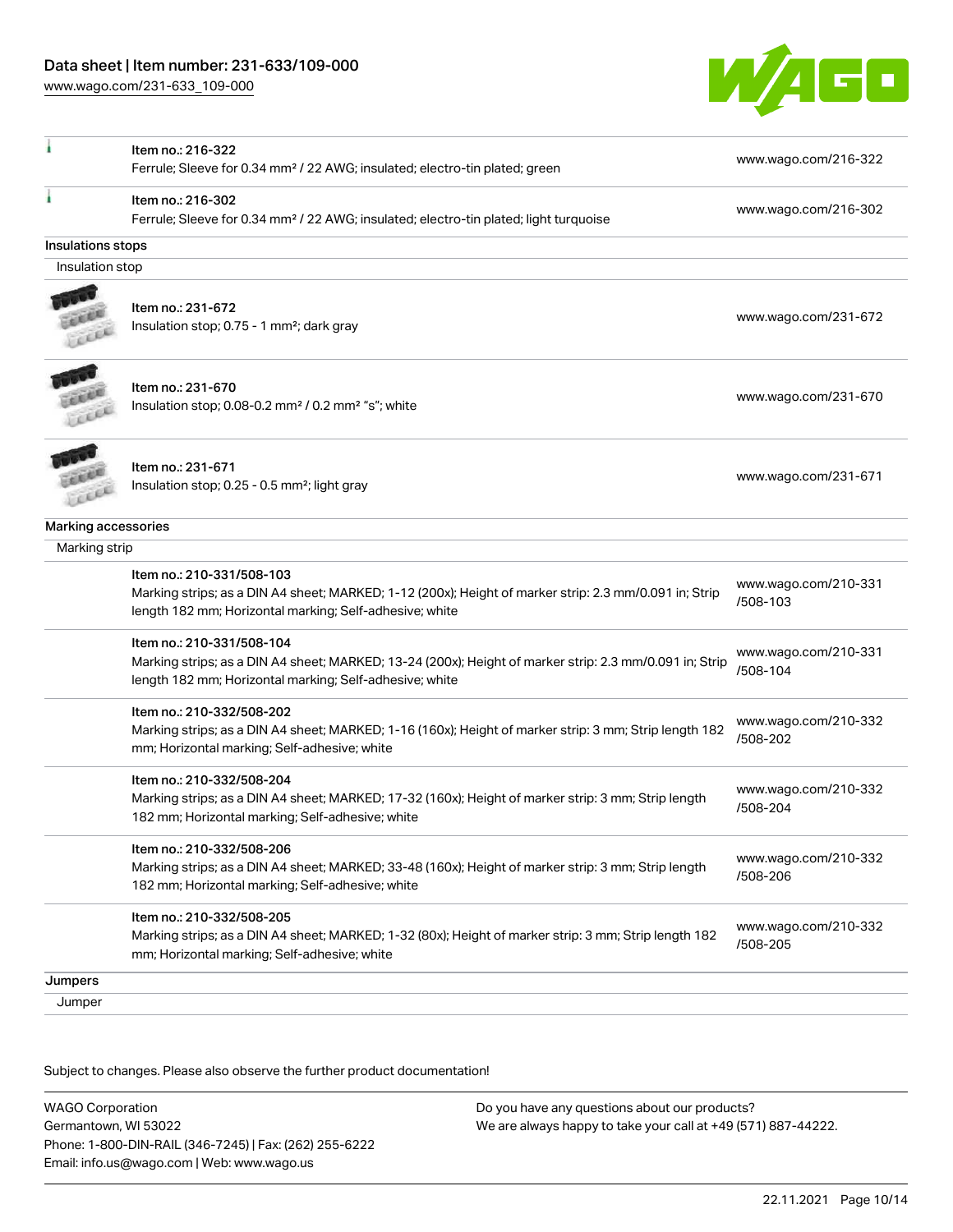# Data sheet | Item number: 231-633/109-000

[www.wago.com/231-633\\_109-000](http://www.wago.com/231-633_109-000)



|                                                         | Item no.: 231-905<br>Jumper; for conductor entry; 5-way; insulated; gray                    |            |               | www.wago.com/231-905 |
|---------------------------------------------------------|---------------------------------------------------------------------------------------------|------------|---------------|----------------------|
|                                                         | Item no.: 231-903<br>Jumper; for conductor entry; 3-way; insulated; gray                    |            |               | www.wago.com/231-903 |
|                                                         | Item no.: 231-907<br>Jumper; for conductor entry; 7-way; insulated; gray                    |            |               | www.wago.com/231-907 |
|                                                         | Item no.: 231-910<br>Jumper; for conductor entry; 10-way; insulated; gray                   |            |               | www.wago.com/231-910 |
|                                                         | Item no.: 231-902<br>Jumper; for conductor entry; 2-way; insulated; gray                    |            |               | www.wago.com/231-902 |
| <b>Downloads</b>                                        |                                                                                             |            |               |                      |
| Documentation                                           |                                                                                             |            |               |                      |
| <b>Additional Information</b><br>Technical explanations |                                                                                             | 2019 Apr 3 | pdf<br>2.0 MB | Download             |
| <b>CAD</b> files                                        |                                                                                             |            |               |                      |
| CAD data                                                |                                                                                             |            |               |                      |
|                                                         | 2D/3D Models 231-633/109-000                                                                |            | <b>URL</b>    | Download             |
| CAE data                                                |                                                                                             |            |               |                      |
|                                                         | EPLAN Data Portal 231-633/109-000                                                           |            | <b>URL</b>    | Download             |
|                                                         | EPLAN Data Portal 231-633/109-000                                                           |            | <b>URL</b>    | Download             |
|                                                         | ZUKEN Portal 231-633/109-000                                                                |            | <b>URL</b>    | Download             |
|                                                         | <b>Environmental Product Compliance</b>                                                     |            |               |                      |
| <b>Compliance Search</b>                                |                                                                                             |            |               |                      |
|                                                         | Environmental Product Compliance 231-633/109-000                                            |            | <b>URL</b>    | Download             |
|                                                         | 1-conductor male connector; CAGE CLAMP®; 2.5 mm <sup>2</sup> ; Pin spacing 5.08 mm; 3-pole; |            |               |                      |

Threaded flange; 2,50 mm²; orange

Subject to changes. Please also observe the further product documentation!

WAGO Corporation Germantown, WI 53022 Phone: 1-800-DIN-RAIL (346-7245) | Fax: (262) 255-6222 Email: info.us@wago.com | Web: www.wago.us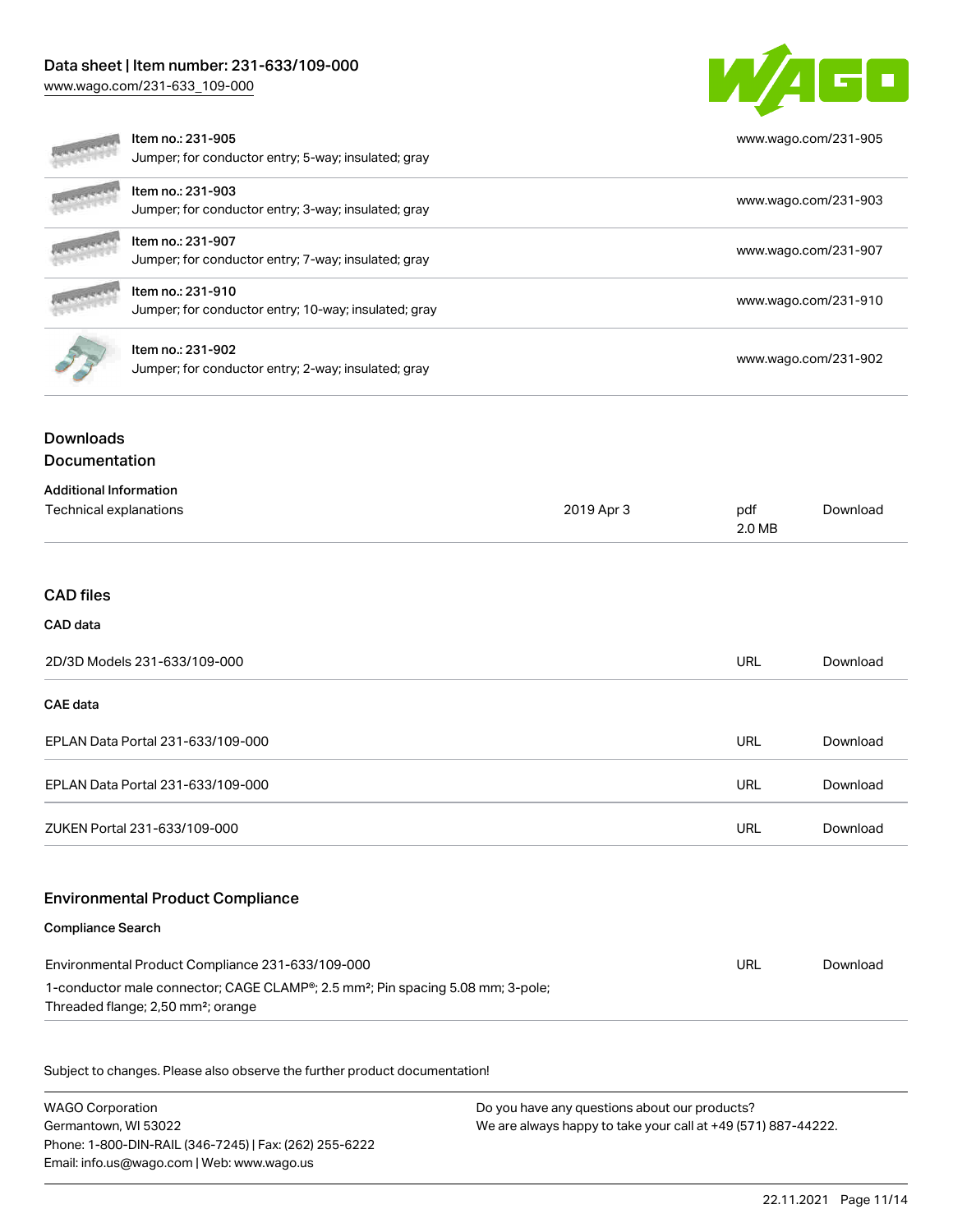

## Installation Notes



Inserting a conductor via 3.5 mm screwdriver – CAGE CLAMP® actuation parallel to conductor entry.



Inserting a conductor via 3.5 mm screwdriver – CAGE CLAMP® actuation perpendicular to conductor entry.



Inserting a conductor into CAGE CLAMP® unit via operating lever (231-291).



Inserting a conductor via operating tool.

#### Coding



Coding a male header – fitting coding key(s).

Subject to changes. Please also observe the further product documentation!

WAGO Corporation Germantown, WI 53022 Phone: 1-800-DIN-RAIL (346-7245) | Fax: (262) 255-6222 Email: info.us@wago.com | Web: www.wago.us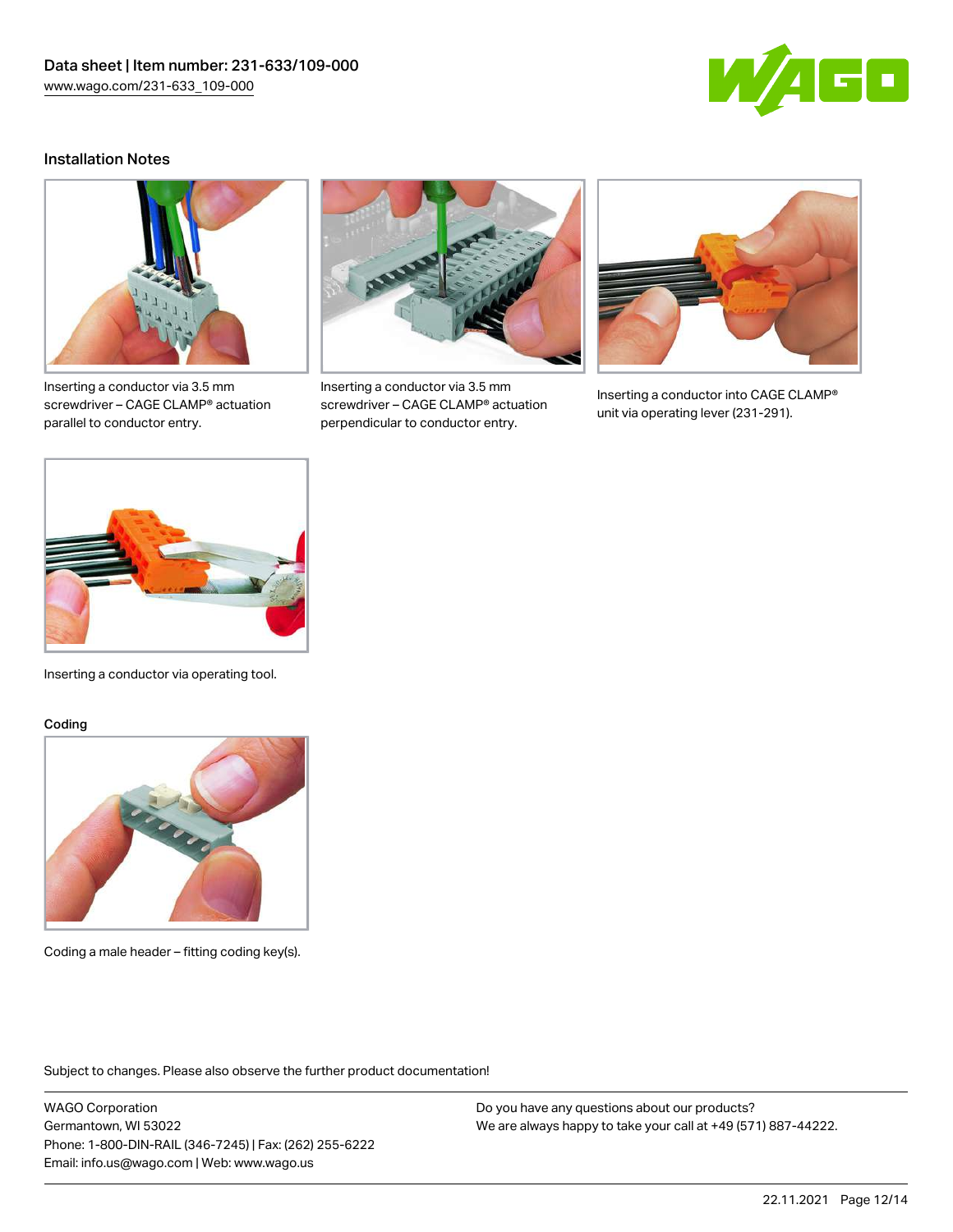



Testing – female connector with CAGE CLAMP®

Integrated test ports for testing perpendicular to conductor entry via 2 or 2.3 mm Ø test plug

Installation



Male connector with strain relief plate



Strain relief housing shown with a male connector equipped with CAGE CLAMP®

Marking

Subject to changes. Please also observe the further product documentation!

WAGO Corporation Germantown, WI 53022 Phone: 1-800-DIN-RAIL (346-7245) | Fax: (262) 255-6222 Email: info.us@wago.com | Web: www.wago.us